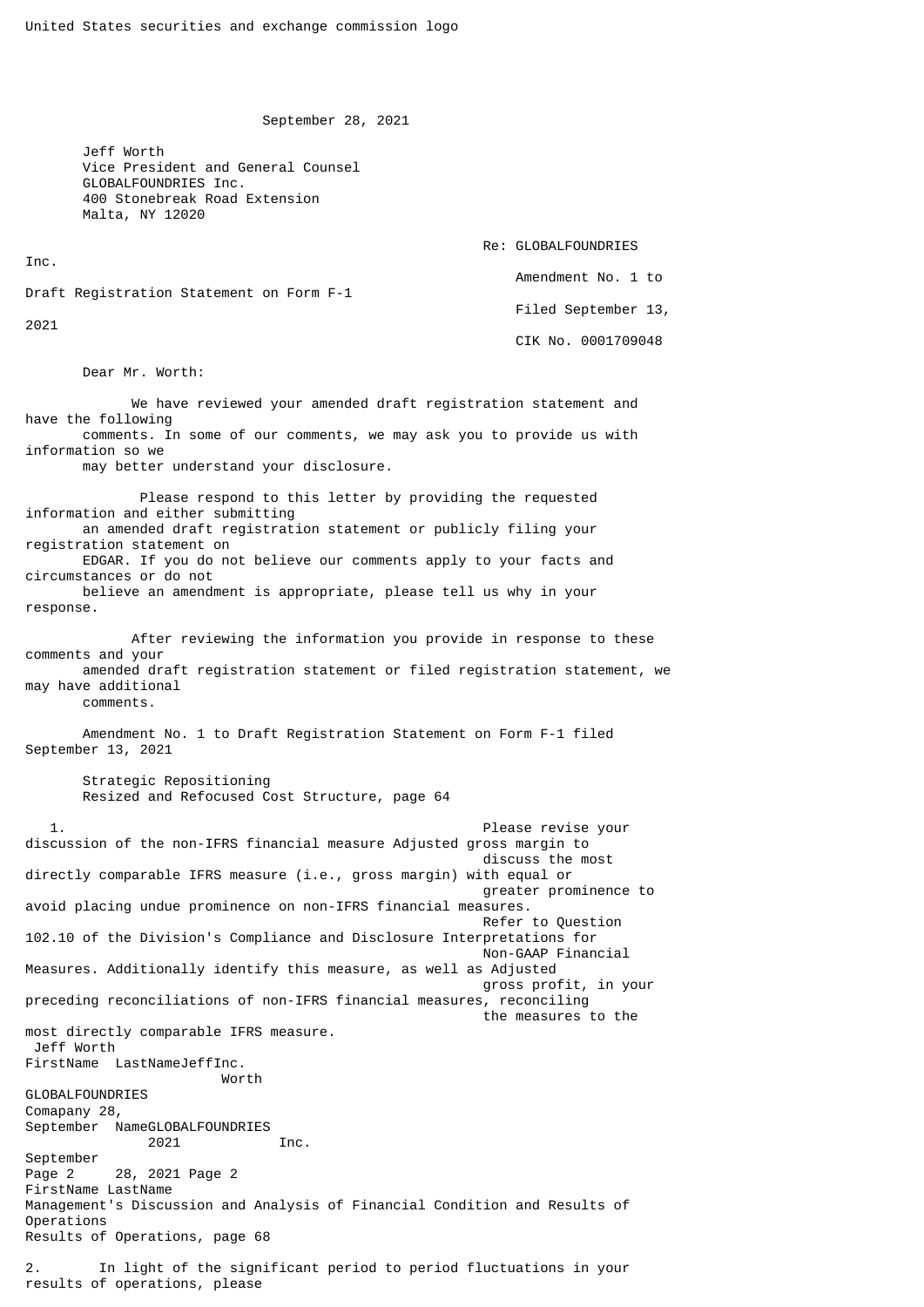discuss and quantify material underlying reasons for the change. With respect to Net revenues, please avoid using terms such as "primarily," and quantify changes attributed to more than one factor. For example, specifically address the underlying drivers associated with the increase in ASPs and product mix. Regarding Cost of revenues, expand your disclosure of material changes that may offset each other, given that although you quantify the change for the interim six months ended June 30, 2021 compared to the prior interim period, the impact of the increase in wafer fabrication shipments to the overall mix is unclear. Further, expand your disclosure to address the factors causing you to extend the useful lives of your manufacturing equipment given the significant impact such change had on your current period interim results. Refer to Item 303 of Regulation S-K, as well as SEC Interpretive Release Nos. 33-8350 and 33-6835. Consolidated Statements of Financial Position, page F-7 3. We note your response to prior comment 10 regarding the classification of the Loan from shareholder within equity at December 31, 2020 and 2019. Please respond to the following: Please tell us the business purpose for structuring each of the 5 tranches of the Loan from shareholder as a loan versus a capital contribution. Tell us the factors driving the significant number (three) and dollar amount (\$568 million) of loan repayments during 2021, with such amounts exceeding repayments made during 2020 and 2019. IAS 32.18 requires the substance of the financial instruments, rather than its legal form to govern classification in the entity s statement of financial position. Please tell us how you considered the loan repayment history, including increasing level of repayments, during the last three years in evaluating the substance of the loan from shareholder. As part of your response, please discuss the decision making process you went through in deciding to repay amounts owed on the loan during the last three years. In evaluating the substance of the financial instrument, tell us how you considered the fact that the loan was made from your sole shareholder, which controls management, and thus the decision making of the company. For example, tell us how you evaluated whether the shareholder was acting in the capacity as a shareholder or lender. Your disclosure indicates that you anticipate the shareholder will convert the loans provided under the loan facilities to additional paid-in capital immediately prior to the consummation of the offering. Tell us the status of these discussions, and whether additional repayments are expected prior to this occurring. You may contact Effie Simpson at (202) 551-3346 or Mark Rakip at (202) 551-3573 if Jeff Worth GLOBALFOUNDRIES Inc. September 28, 2021 Page 3 you have questions regarding comments on the financial statements and related matters. Please contact Sherry Haywood at (202) 551-3345 or Geoffrey Kruczek at (202) 551-3641 with any other questions.